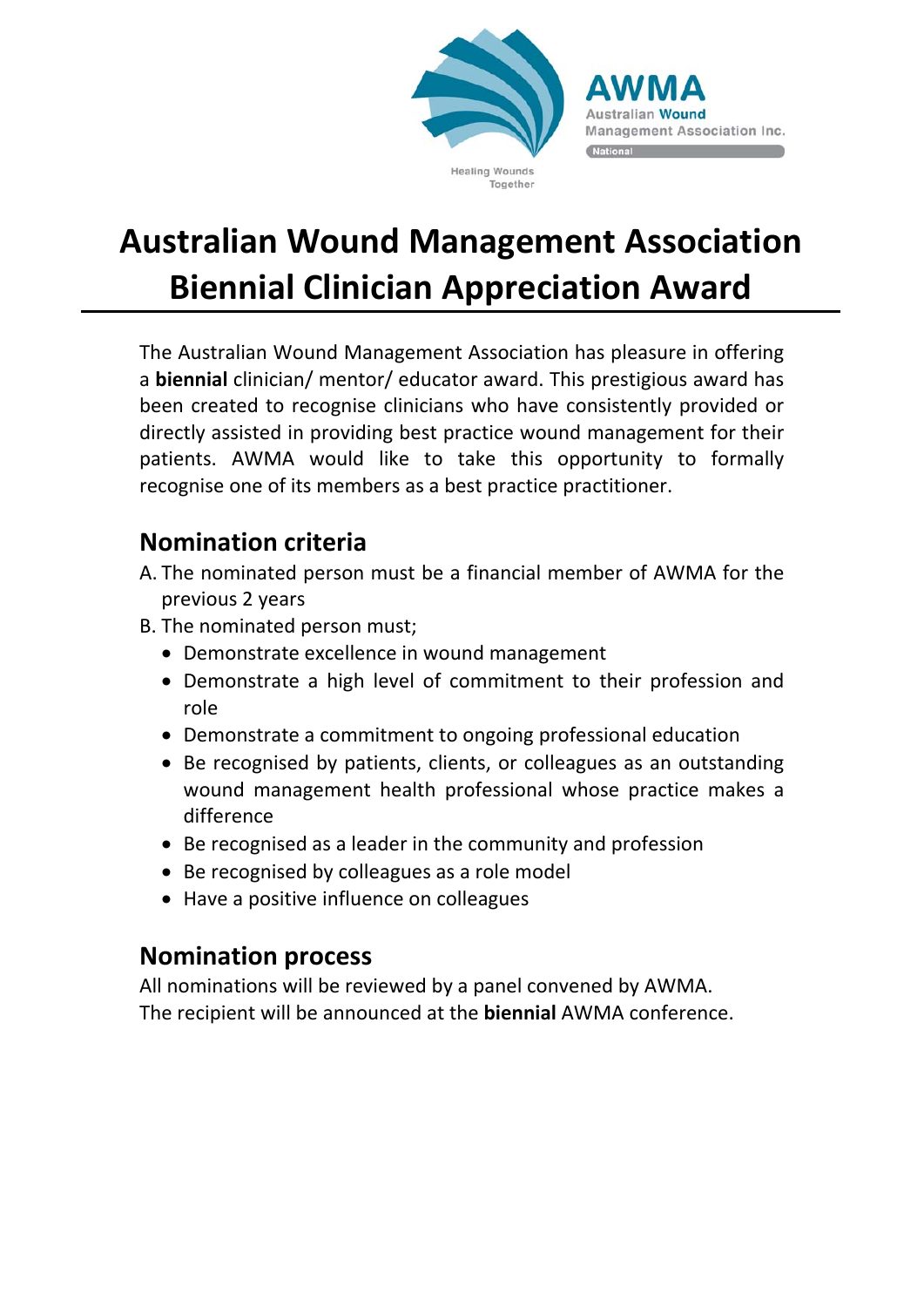

# **Australian Wound Management Association Biennial Clinician Appreciation Award 2014 Nomination Form**

| Are you willing for the nominee to be advised that you have nominated them? |
|-----------------------------------------------------------------------------|
| Yes / No                                                                    |
|                                                                             |
|                                                                             |
| NAME OF NOMINATOR/REFEREE IN SUPPORT OF THIS NOMINATION (PRINT):            |
|                                                                             |
|                                                                             |
|                                                                             |
|                                                                             |
| NAME of SECOND REFEREE IN SUPPORT OF THIS NOMINATION                        |
| Name of Referee (PRINT)                                                     |
|                                                                             |
|                                                                             |
|                                                                             |

RELATIONSHIP TO NOMINEE: ……………………………………………………………..…………….